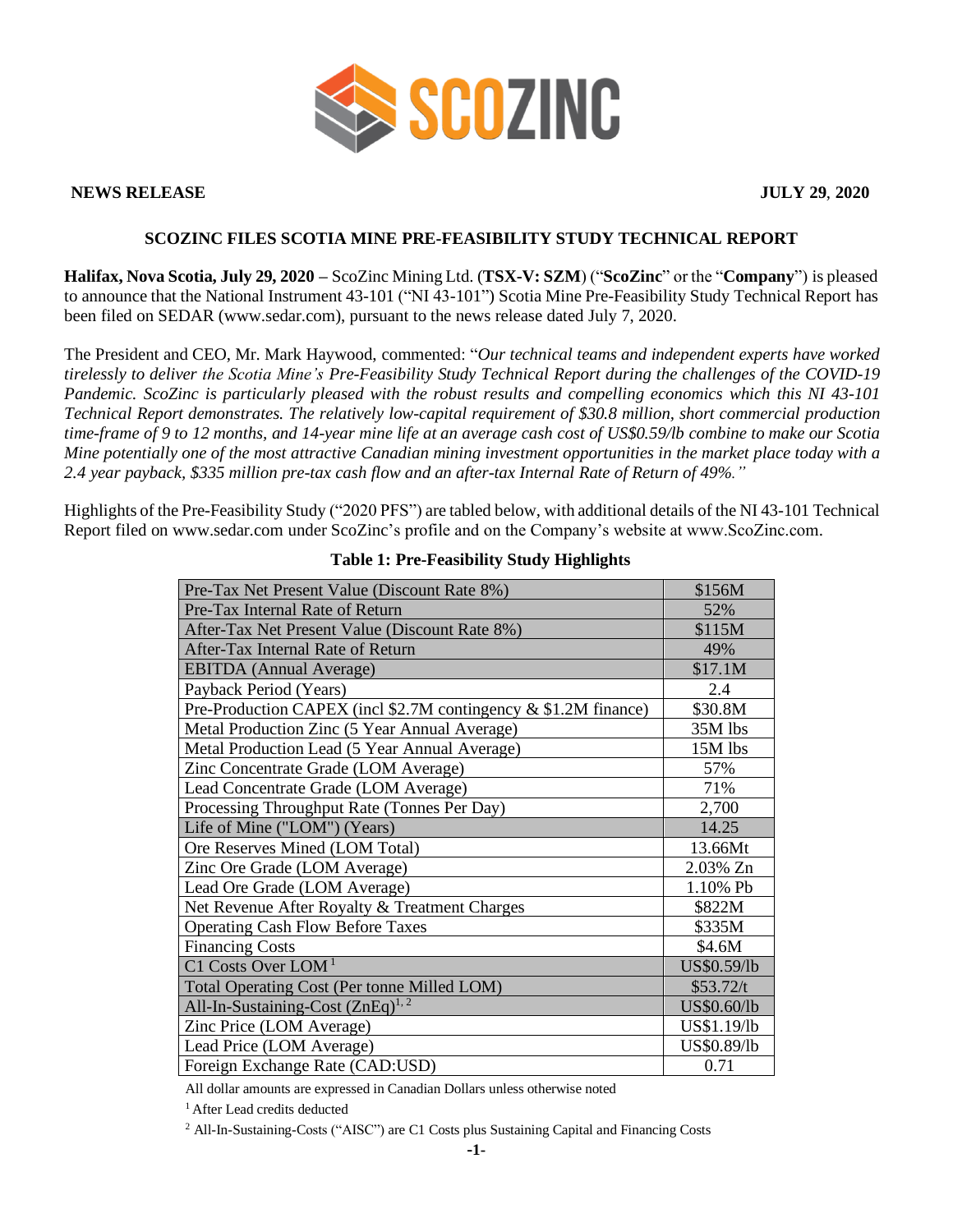# **Qualified Persons**

The 2020 PFS was prepared by Ausenco Engineering Canada Inc. ("Ausenco"), MineTech International Limited ("MineTech"), SRK Consulting (U.S.), Inc. ("SRK"), and Terrane Geoscience Inc. ("Terrane"), with assistance from ScoZinc technical personnel.

The contents of this news release have been reviewed and approved by:

- Tommaso Roberto Raponi, P.Eng. (Ausenco)
- Patrick Hannon, M.A.Sc., P.Eng. (MineTech)
- Timothy Carew, P.Geo. (SRK)
- Tony Gilman, M.Sc., P.Eng. (Terrane)

Each of the aforementioned individuals are independent Qualified Persons as defined by NI 43-101.

### **About ScoZinc Mining Ltd.**

ScoZinc is a Canadian exploration and mining company that has full ownership of the Scotia Mine and related facilities near Halifax, Nova Scotia. ScoZinc also holds several prospective exploration licenses nearby its Scotia Mine and in surrounding regions of Nova Scotia.

The Company's common shares are traded on the TSX Venture Exchange under the symbol "SZM".

For more information, please contact:

| Mark Haywood         | President & Chief Executive Officer                                              |
|----------------------|----------------------------------------------------------------------------------|
| <b>Robert Suttie</b> | <b>Chief Financial Officer</b>                                                   |
| Simion Candrea       | <b>VP</b> Investor Relations                                                     |
| Head Office          | Purdy's Wharf, 1959 Upper Water Street, Suite 1301, Nova Scotia, B3J 3N2, Canada |
| Telephone            | $+1$ (902) 482 4481                                                              |
| Facsimile            | $+1$ (902) 422 2388                                                              |
| Email & Web          | info@ScoZinc.com & www.ScoZinc.com                                               |

The Company's corporate filings and technical reports can be viewed on the Company's SEDAR profile at [www.sedar.com.](http://www.sedar.com/) Further information on ScoZinc is also available on Facebook at www.facebook.com/ScoZinc, Twitter at www.twitter.com/ScoZincMining, and LinkedIn at www.linkedin.com/company/scozinc-mining-ltd.

#### **CAUTIONARY STATEMENTS**

Neither the TSX Venture Exchange nor its Regulation Services Provider (as that term is defined in the policies of the TSX Venture Exchange) accepts responsibility for the adequacy or accuracy of this newsrelease.

This news release includes certain forward-looking statements which are not comprised of historical facts. Forward-looking statements include estimates and statements that describe the Company's future plans, objectives or goals, including words to the effect that the Company or management expects a stated condition or result to occur. Forward-looking statements may be identified by such terms as "believes", "anticipates", "expects", "estimates", "may", "could", "would", "will", or "plan". Since forward-looking statements are based on assumptions and address future events and conditions, by their very nature they involve inherent risks and uncertainties. Although these statements are based on information currently available to the Company, the Company provides no assurance that actual results will meet management's expectations. Risks, uncertainties and other factors involved with forward-looking information could cause actual events, results, performance, prospects and opportunities to differ materially from those expressed or implied by such forward-looking information. Forward looking information in this news release includes, but is not limited to, the Company's objectives, goals or future plans, statements, potential mineralization, exploration and development results, the estimation of mineral resources, exploration and mine development plans, timing of the commencement of operations and estimates of market conditions.